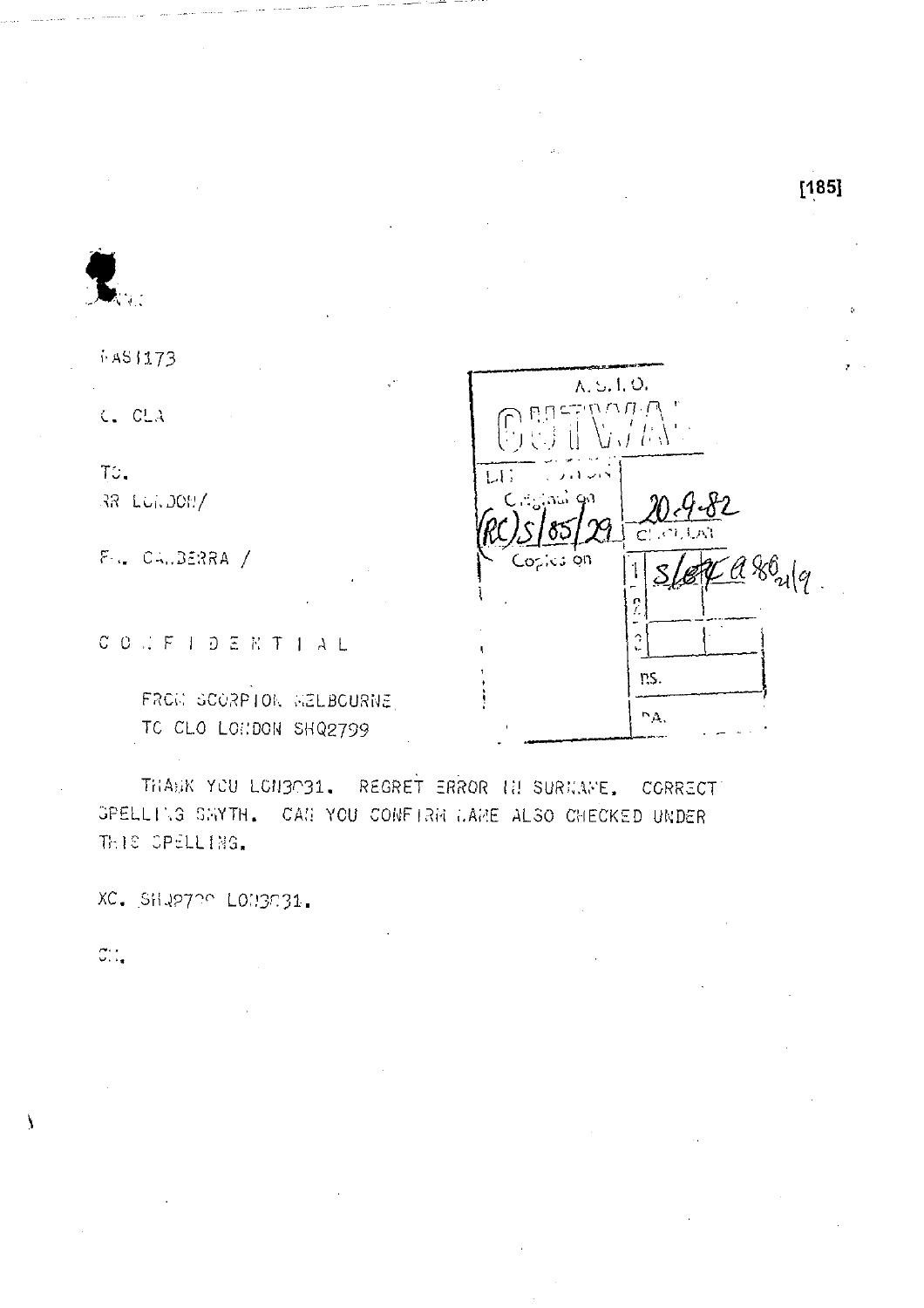

CONFIDENTIAL ROUTINE

SHQ 2773 RPT 2773

JOHN ANDREW SYMTH, BORN 11 JUNE 1945, NORTHERN IRELAND IS A SUCCESSFUL CHINA TRADER

 $2.$ 

3 .

4. WOULD BE GRATEFUL WOULD BE APPRECIATED. 5 .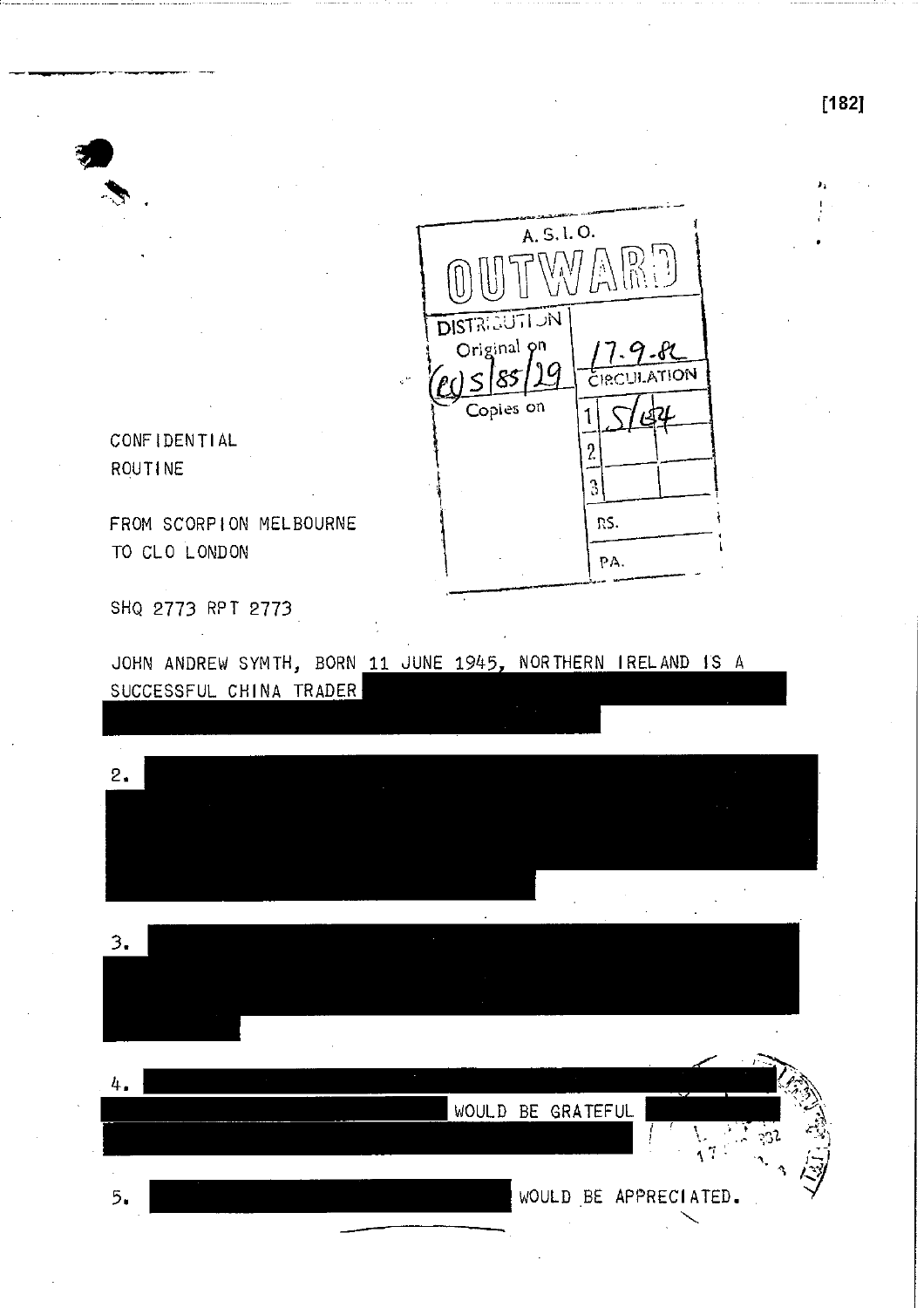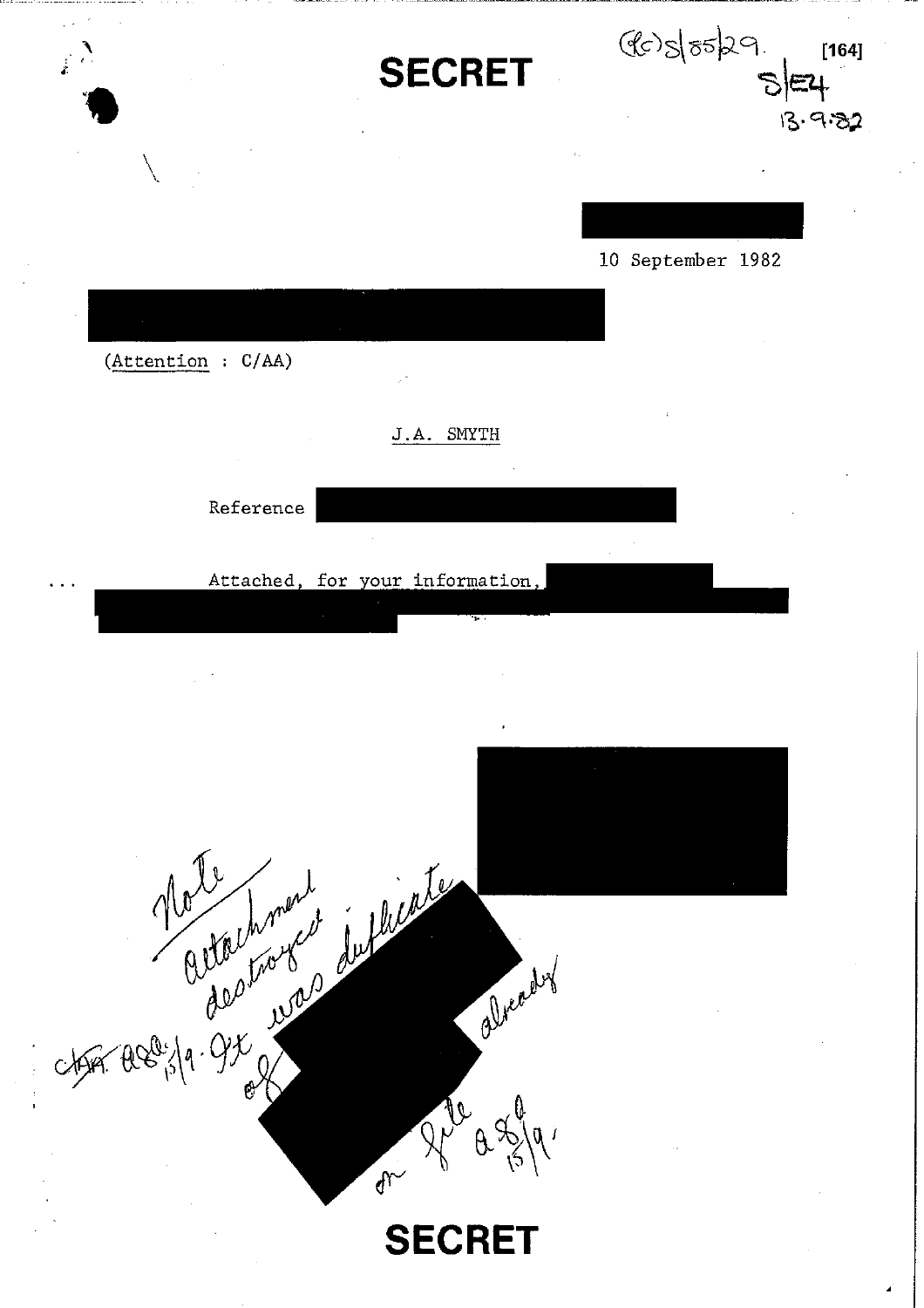$[159]$  $\bigcup$ SECRET RR HQS K)  $992$ SYD  $\zeta$ r/q FOR A-S/E3 FROM REF SYD HOT 82/1207 JOHN ANDREW SMYTH  $\ddot{\phantom{0}}$ 

**NNNN** 1451 AEST  $m331C$ AA21202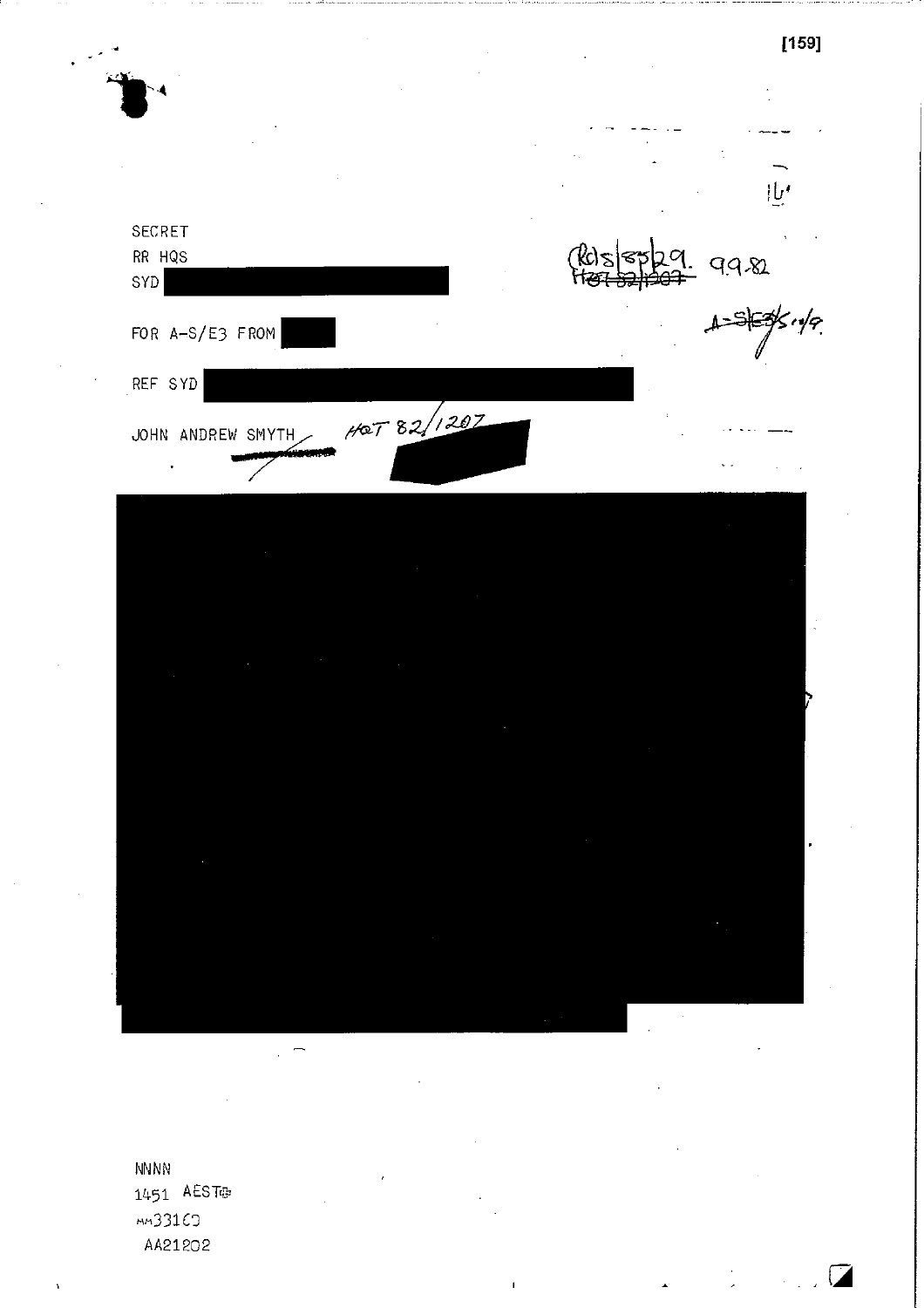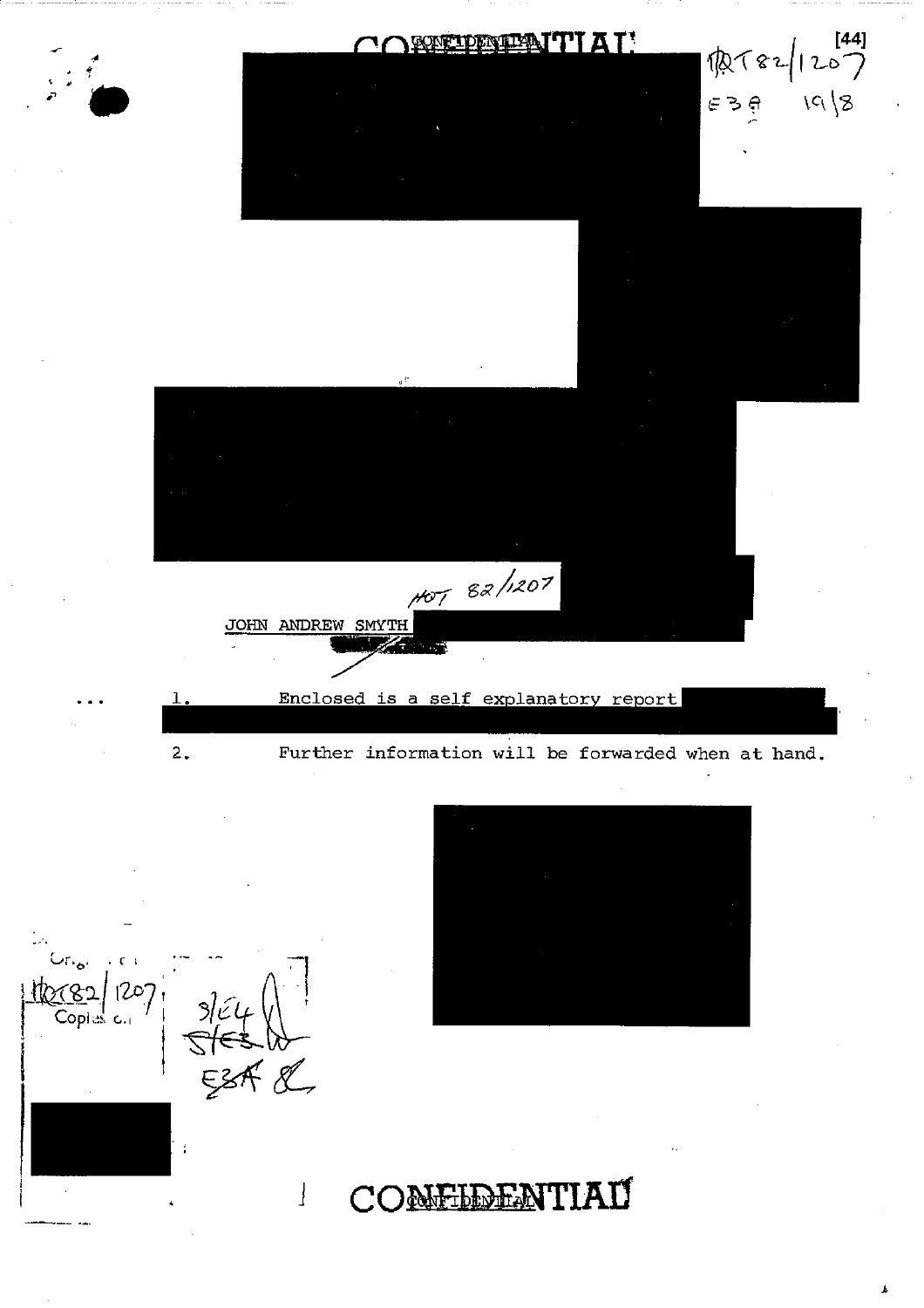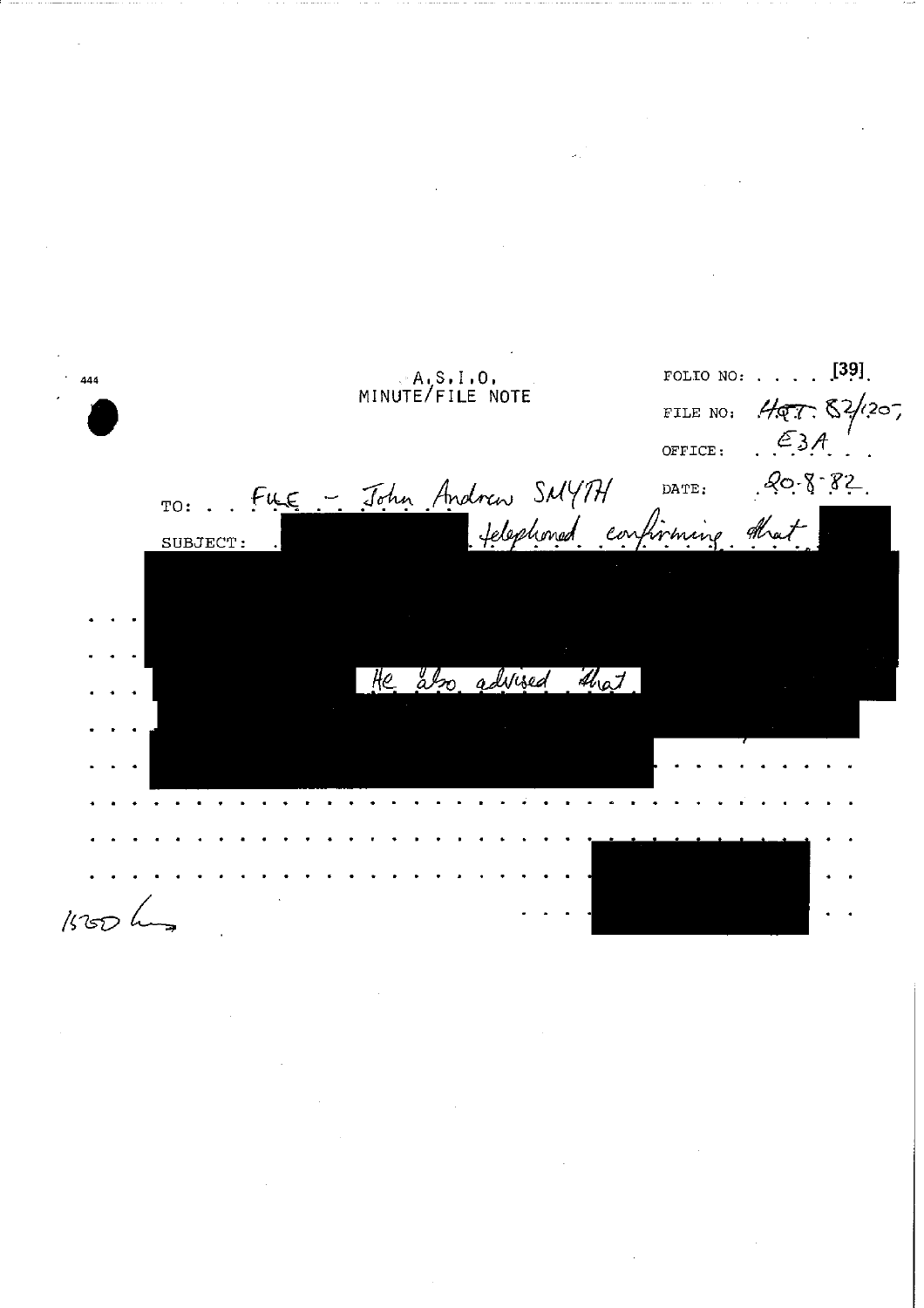**[37]** A.  $\mu$ ר ק $\eta$ **R.B.** (三) 王于 ,ب∤:ُل≁ ← ، Uri<sub>n</sub>inal on  $\varnothing$  fr **SECRET**  12782.11207 Chrotrewy **PP TO: SYD**  Lopies on 1 **HQS 10707 HQT82/1207 20.8.82**  2 FOR **FROM E3A** 3 RS. **JOHN ANDREW SMYTH**   $\mathcal{A}_\mathrm{A}$ **REF SYD 5583 OF 19.8.82**  lid ut hum  $\sim$ 2. COPIES OF HQS DOCUMENTS **CLASSIFIED** 'CONFIDENTIAL' AND BELOW SENT VIA JET EXPRESS BELOW FIND TEXT OF 'SECRET' TELEX FROM RSA NSW TO PSA teleption. **FILE RE TELECON <b>CONTACT ACCEPT RE** TELECON **CONTACT RE** SMYTH VISITS CHINA APPROX ONCE A MONTH IN HIS CAPACITY AS MANAGING DIRECTOR OF SMYTH AND MCKENDRICK - AN ENGINEER-**ING FIRM SPECIALISING IN MINIG EQPT.** 

 $\overline{\phantom{a}}$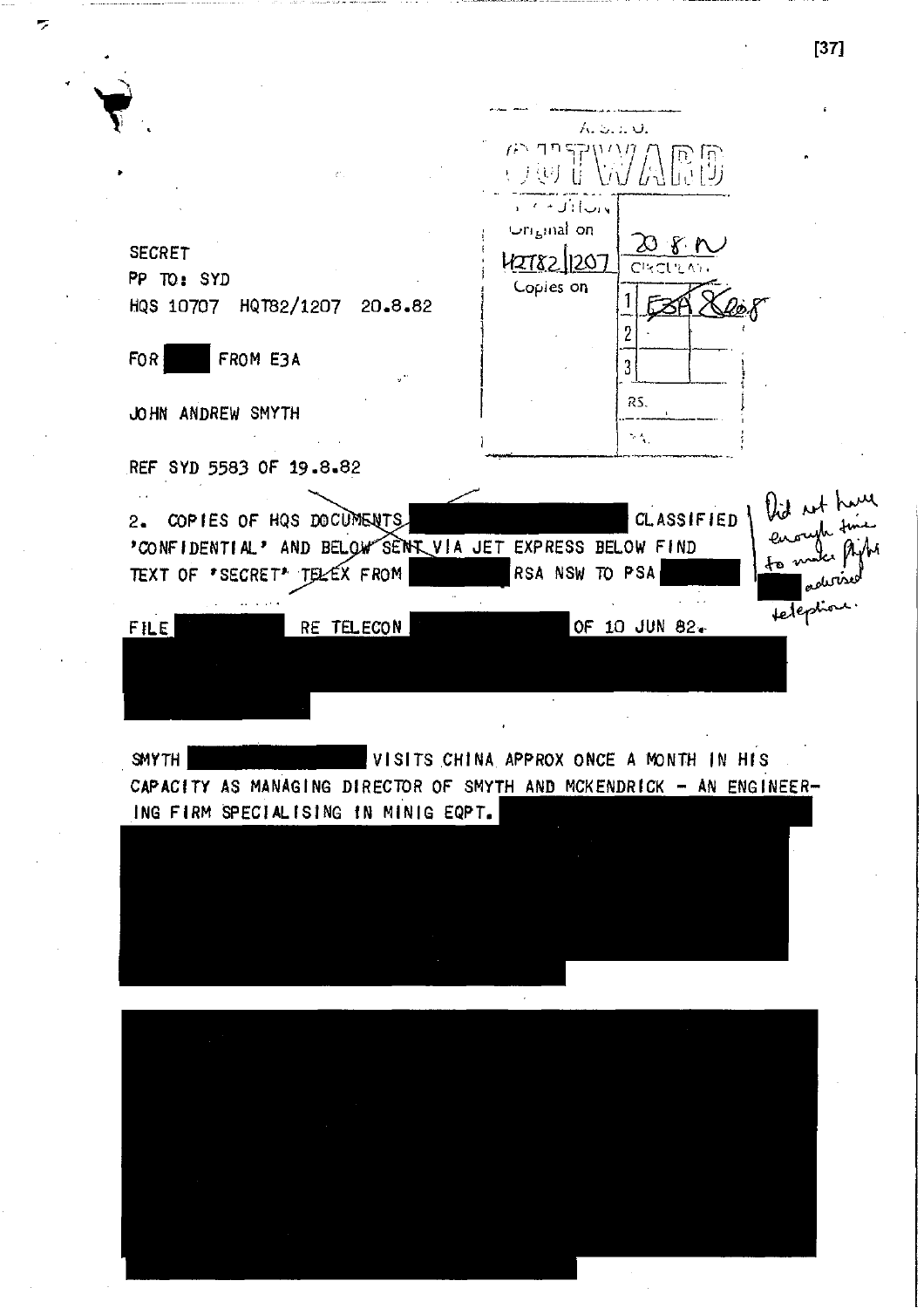SMYTHS PASSPORT DETAILS ARE: NUMBER N216004 NAME JOHN ANDREW SMYTH DDB 11 JUNE 1945 POB NORTHERN IRELAND

[36]

WILL

IT IS RECOMMENDED THAT

WANT AN ANSWER.

•  $\hat{\mathbf{S}}$ 

> NNNN 1252AEST AA21202 AA33922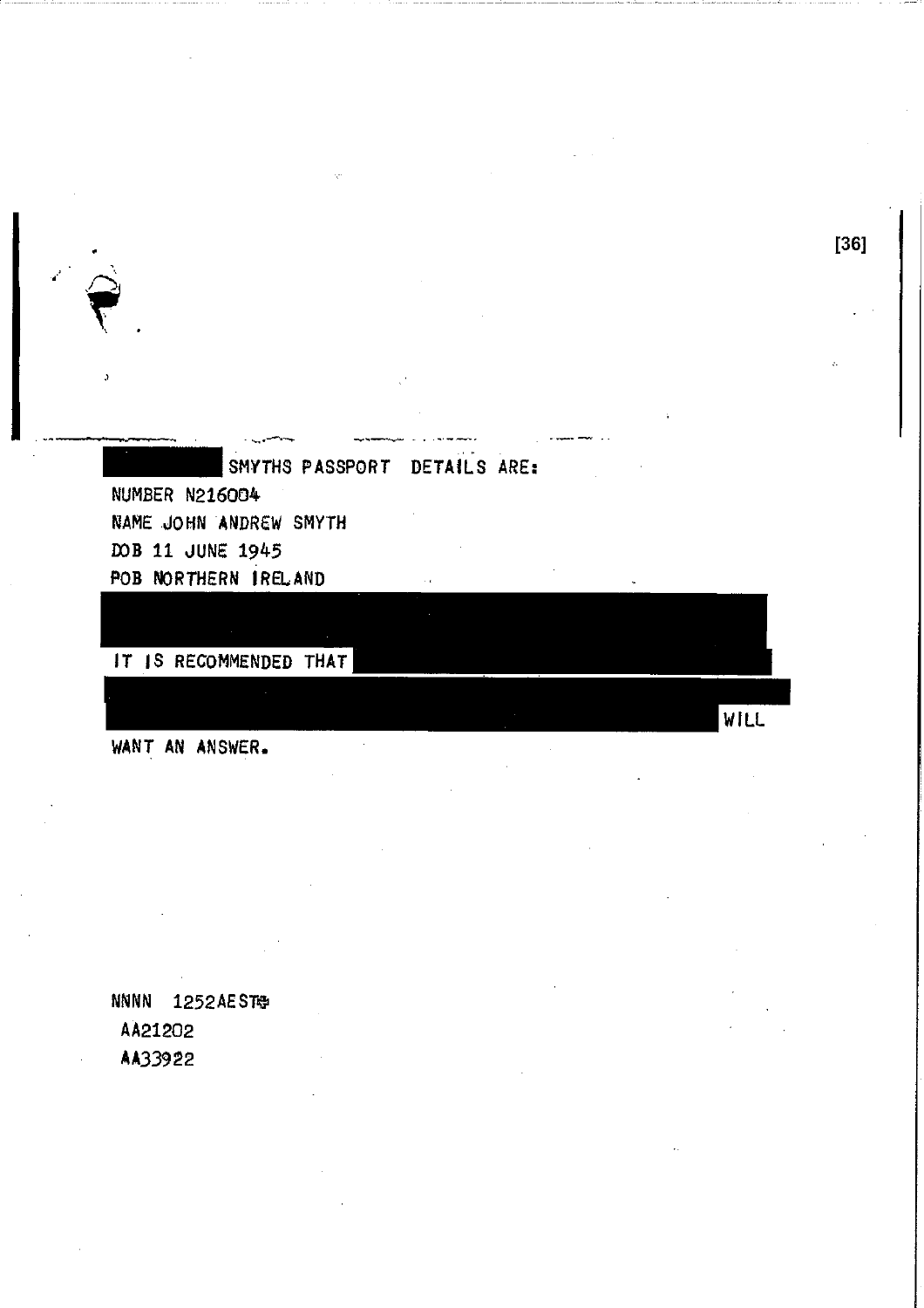$440782/1207.$  [30]



NNNN 1023 AEST: AA33150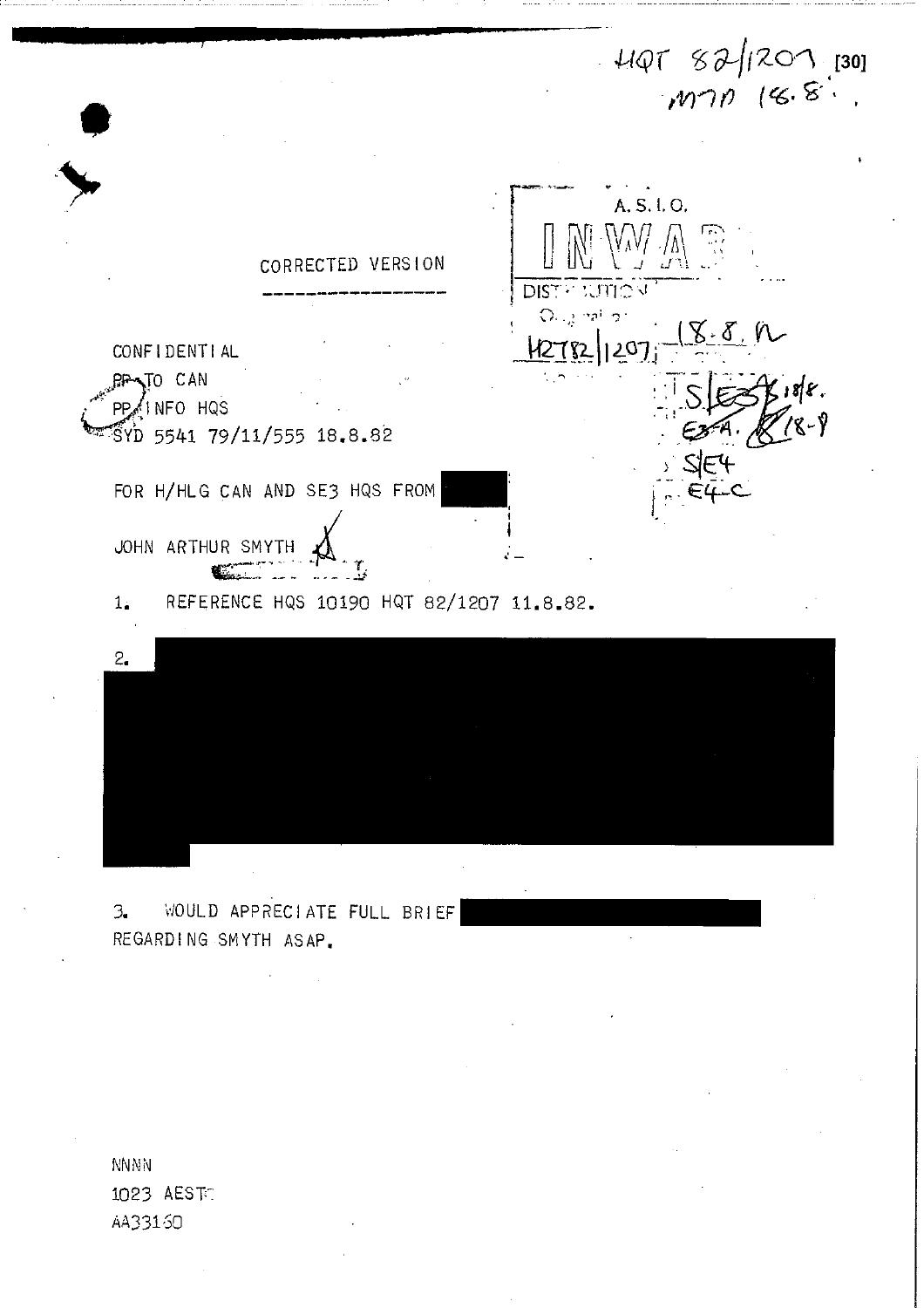$4497821207$ **AE3** [28]  $19.8.82$ டுர்<br>மு Original an 11-8 52.<br>ANCOI **RESTRICTED** RR TO: SYD HO782/1207 RR INFO: CAN  $HQS$ MR JOHN ADNREW SMYTH, SMYTH AND! MCKENDRICK PTY LTD, PO BOX 118, PICTON, NSW (TEL. 771634).

NNNN 1628 AESTEM AA62124 AA33091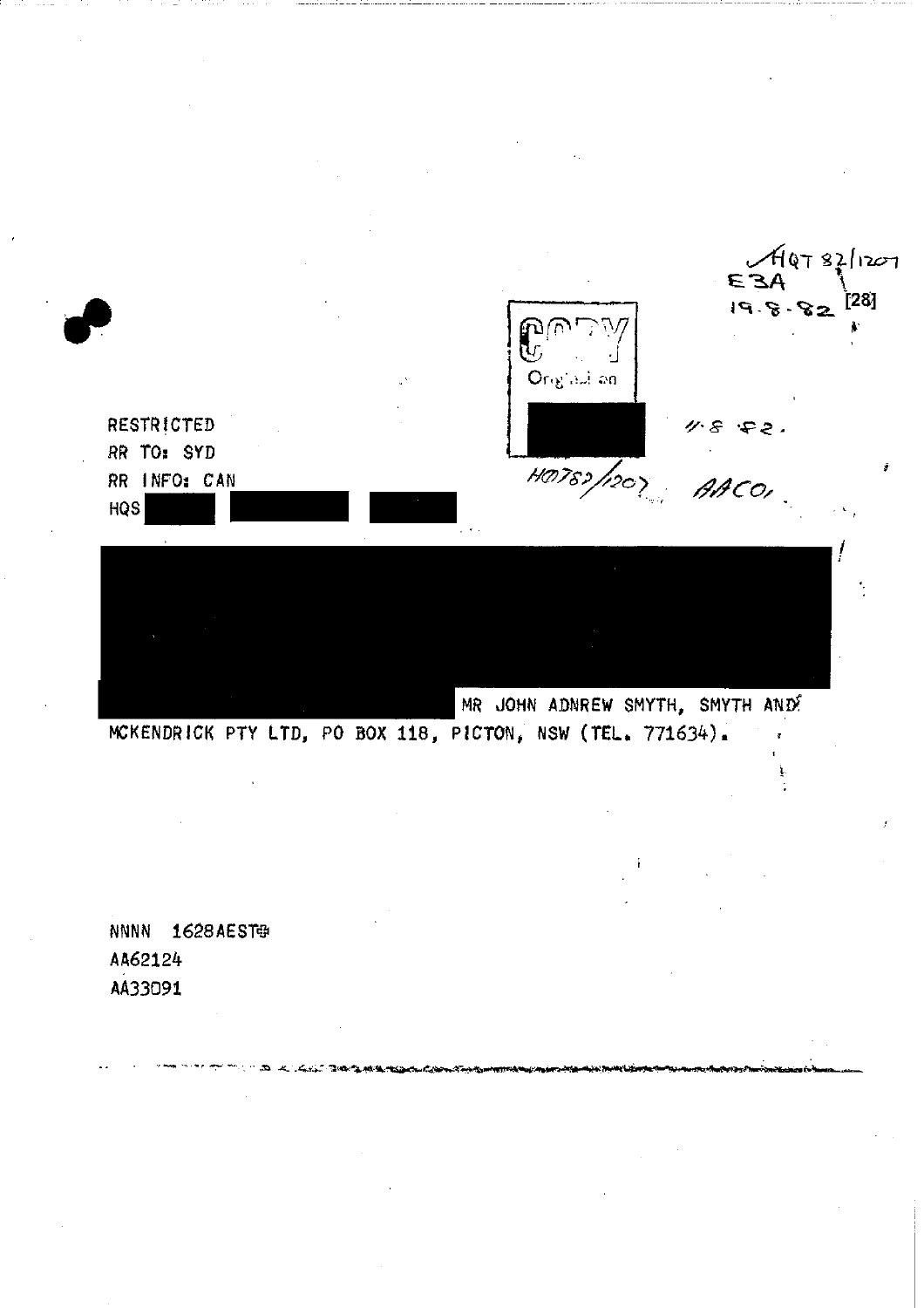





CONFIDENTIAL

 $\leq$ 

 $H\phi T 82/1207$ <br>  $H\phi T 82/1207$ <br>  $H\phi T$ <br>  $H\phi T$ <br>  $H\phi T$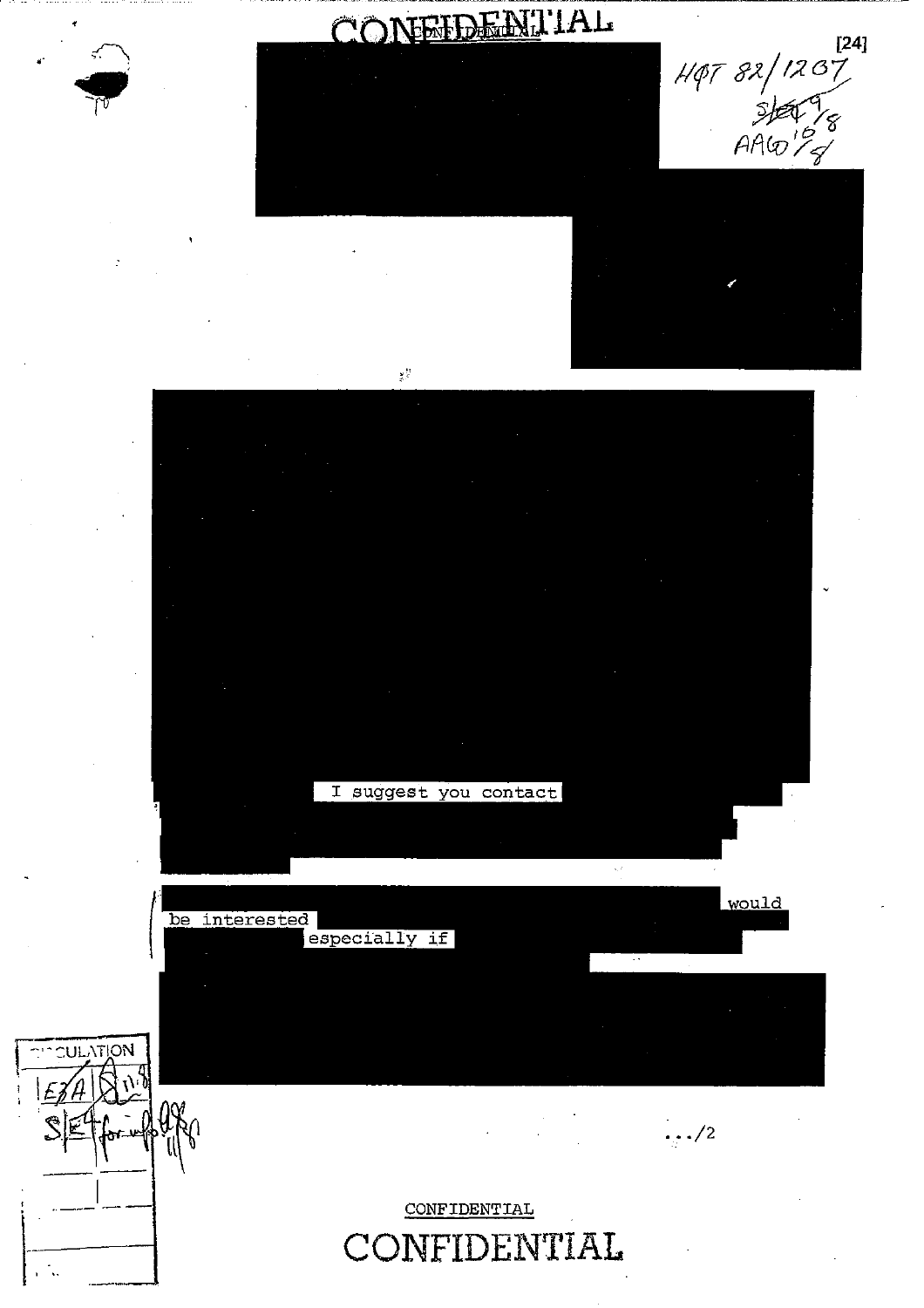$\widehat{\phantom{a}}$ 



CONFIDENTIAL

 $\mathcal{C}^{\prime}$ 

 $\lambda$ <sub>r</sub>

VTIAL

Copy for your information.

### CONFIDENTIAL

CONFIDENTIAL

 $[23]$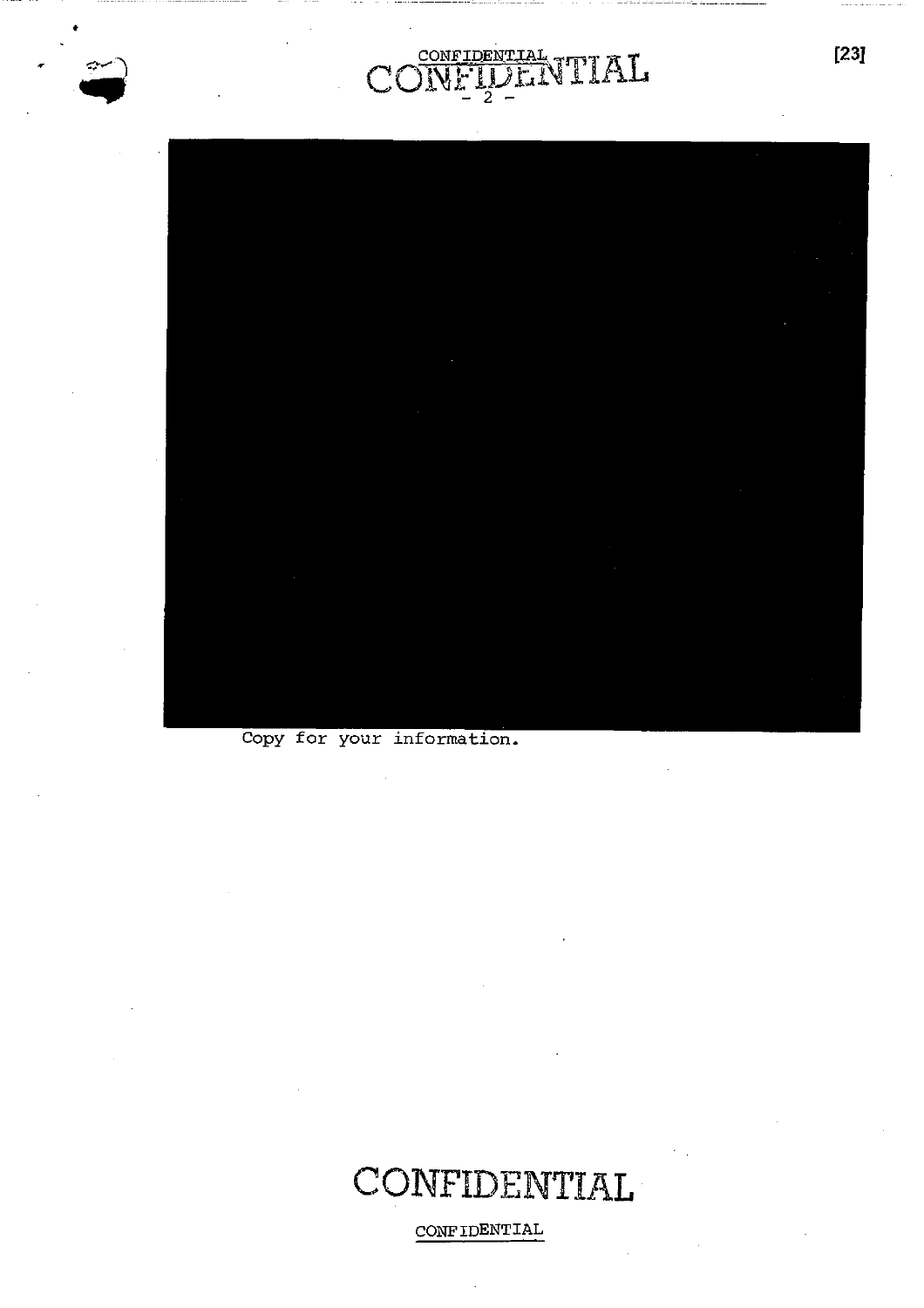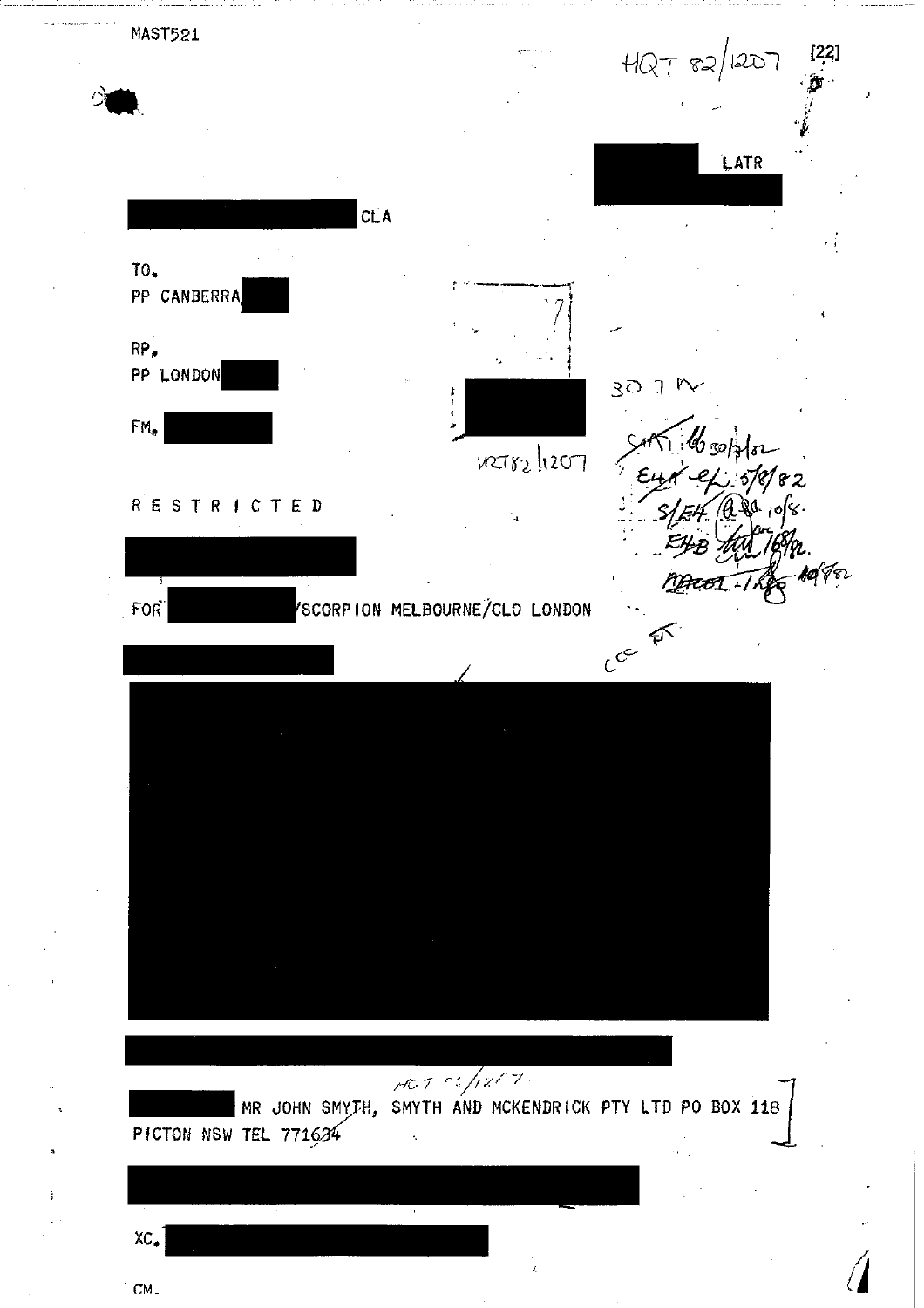E **July 1982** 

# $\text{SFL:DL}$   $\text{HQT 82/1207}$  [21]

**John Andrew SMYTH** 

**Thank ou for your memorandum of advice, reference**  and attached information copies of correspondence

Before we undertake **we would like to**   $2.$ establish **After we have ascertained we intend briefing our** 

**3. In order to co-ordinate be appreciated it would in New South Wales.** 

**If possible this should be done through the Head of our Readquarters Liaison Group. We would then be in a position to provide in NSW with** 

**DIRE ECURIT.Y** 

**CONFIDENTIAL**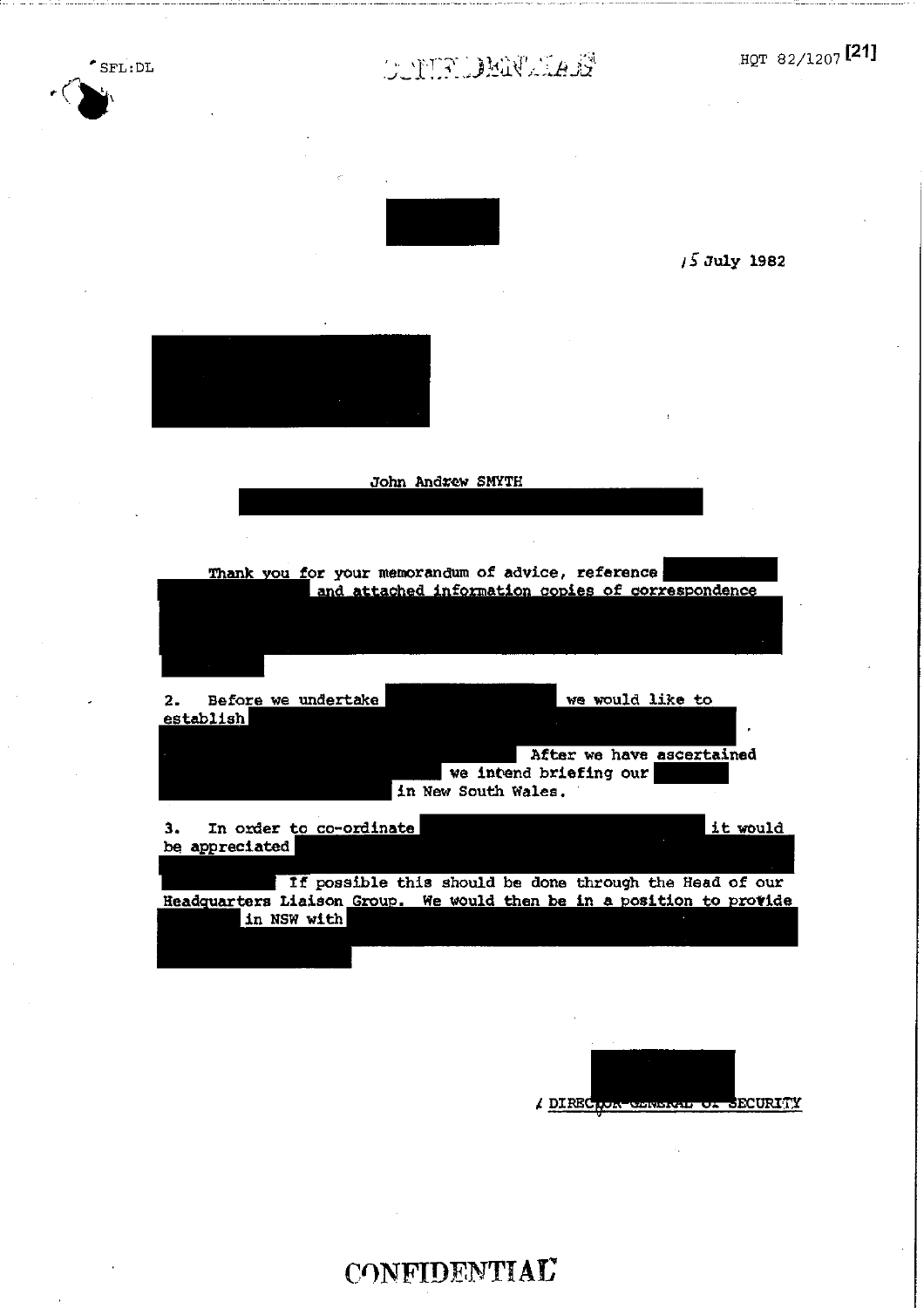### CONFIDENTIAL **[20]**

AS JO.

#### MINUTE PAPER

 $\frac{15}{101}$  July 19.82. **HEADQUARTERS** 

Head, Headquarters Liaison Group, CANBERRA,

410.

 $\sqrt{2\Omega}$ 

Ltd, a firm of mining engineers. Managing Director of Smyth McKendrick Please find attached envelope containing a memorandum addressed to We would appreciate you delivering the note to personally, 2. For your information, John Andrew SMYTH, born 11 June 1945 in Northern Ireland,

3. As stated in paragraph two of our memorandum, we intend to brief We would appreciate your advice of as soon as possible to

II

NEW SOUTH WALES

The above is forwarded for your information only at this stage. We shall prepare an appropriate brief and copy all relevant documents after we have received advice through HLG.

4- DIRECTOR-GENERAL

### **CONFIDENTIAL**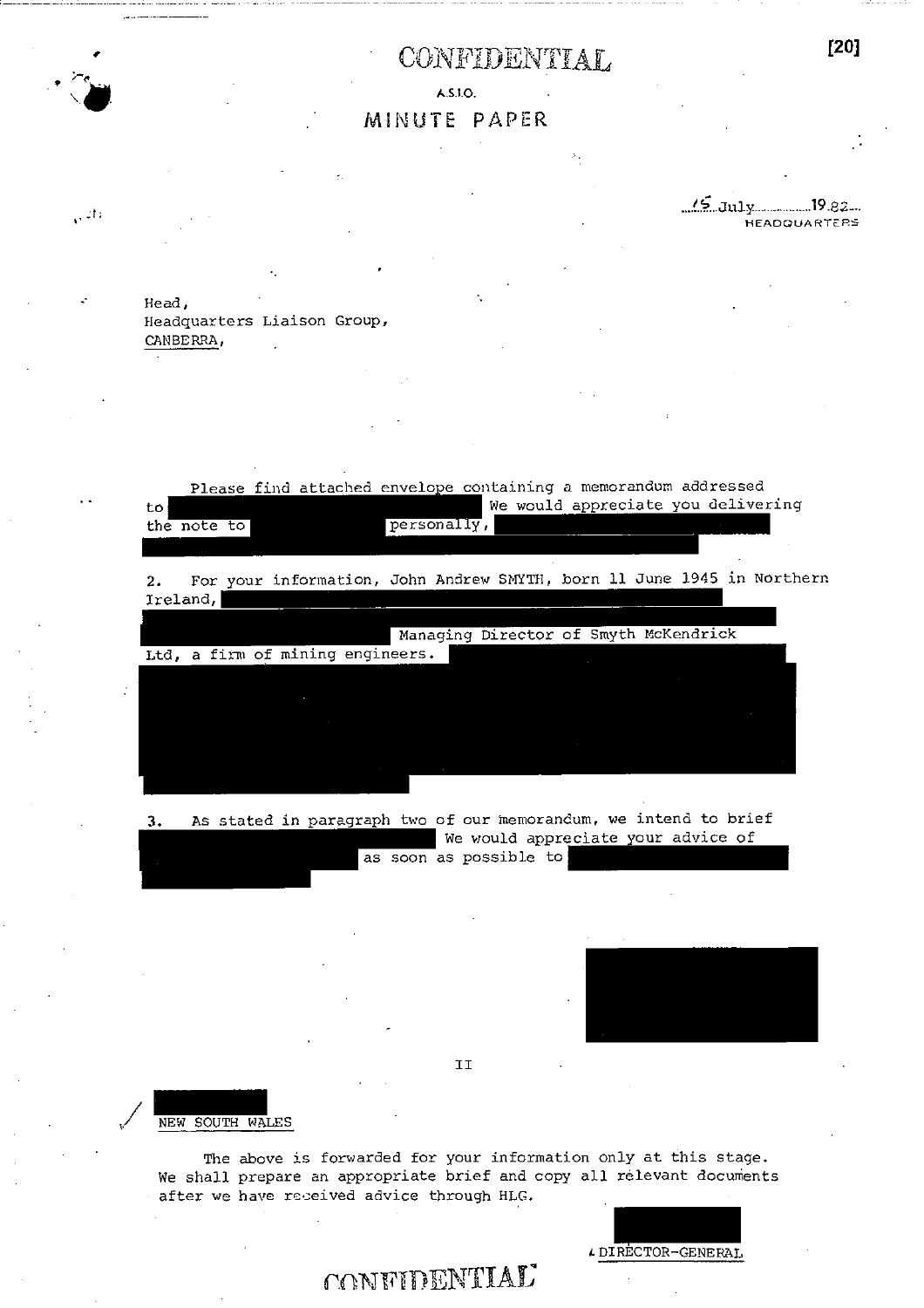FOLIO NO: . . . . [19].  $A, S, I, 0$ MINUTE/FILE NOTE FILE NO: HQ7.82/1207 OFFICE:  $Z + 2 - 7$  $12.782...$  $TO: EAA$ DATE:  $J_0 h_2$  SMYTH SUBJECT: . 1 Pleas refer. to N. Please respond to نے رائیز can be effectived an info cat, to MH166. It is just that we don't to be fifting over ourclus all want re receive a refly from H/HLG we should go to  $3/0$ nce with a appropriate bie  $k$ ed 26/5/49.  $\sqrt{\frac{2}{3}}$ GNATURE)  $\sqrt{\epsilon}$ 327ع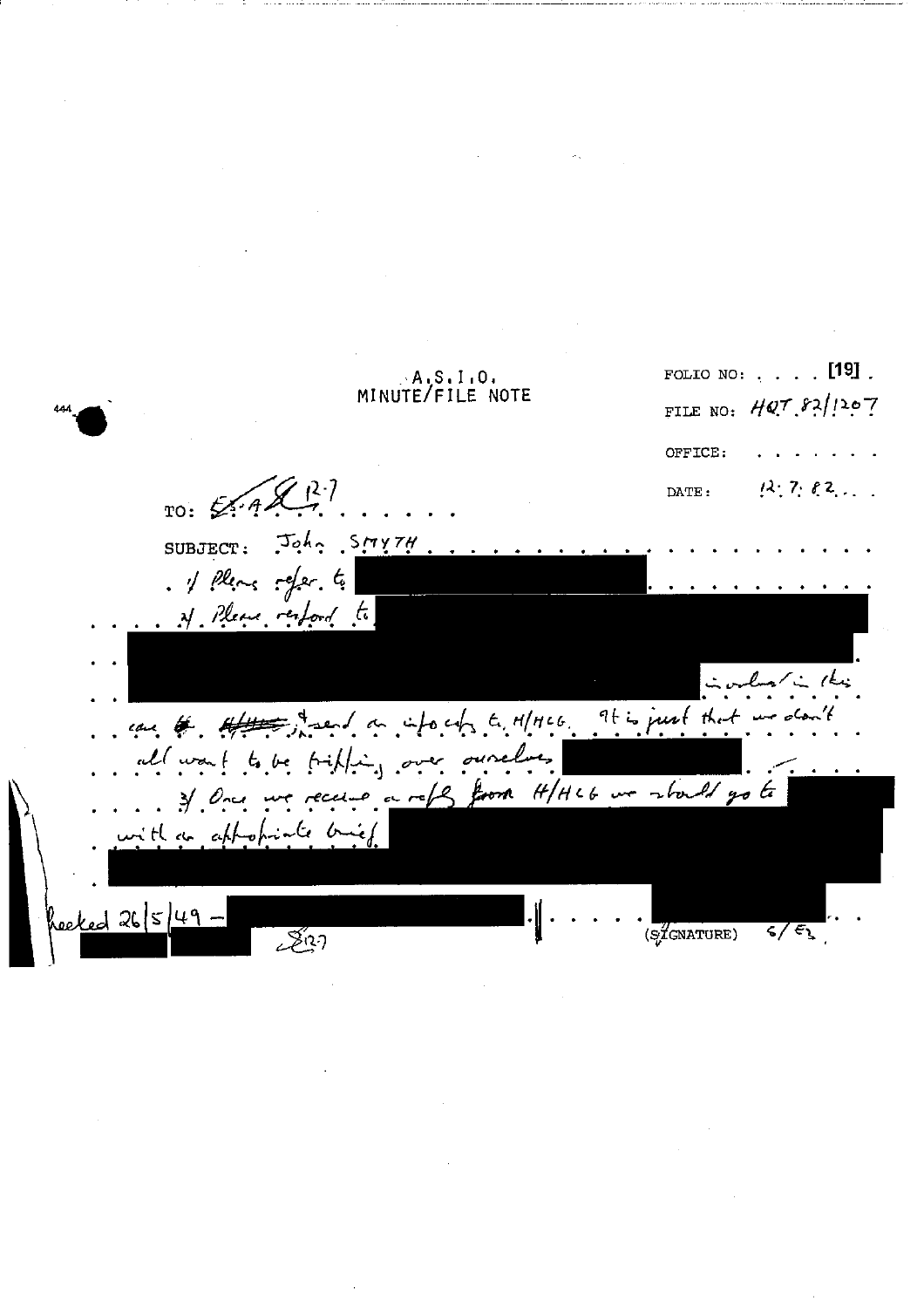

2. The correspondence is self explanatory and represents the whole story

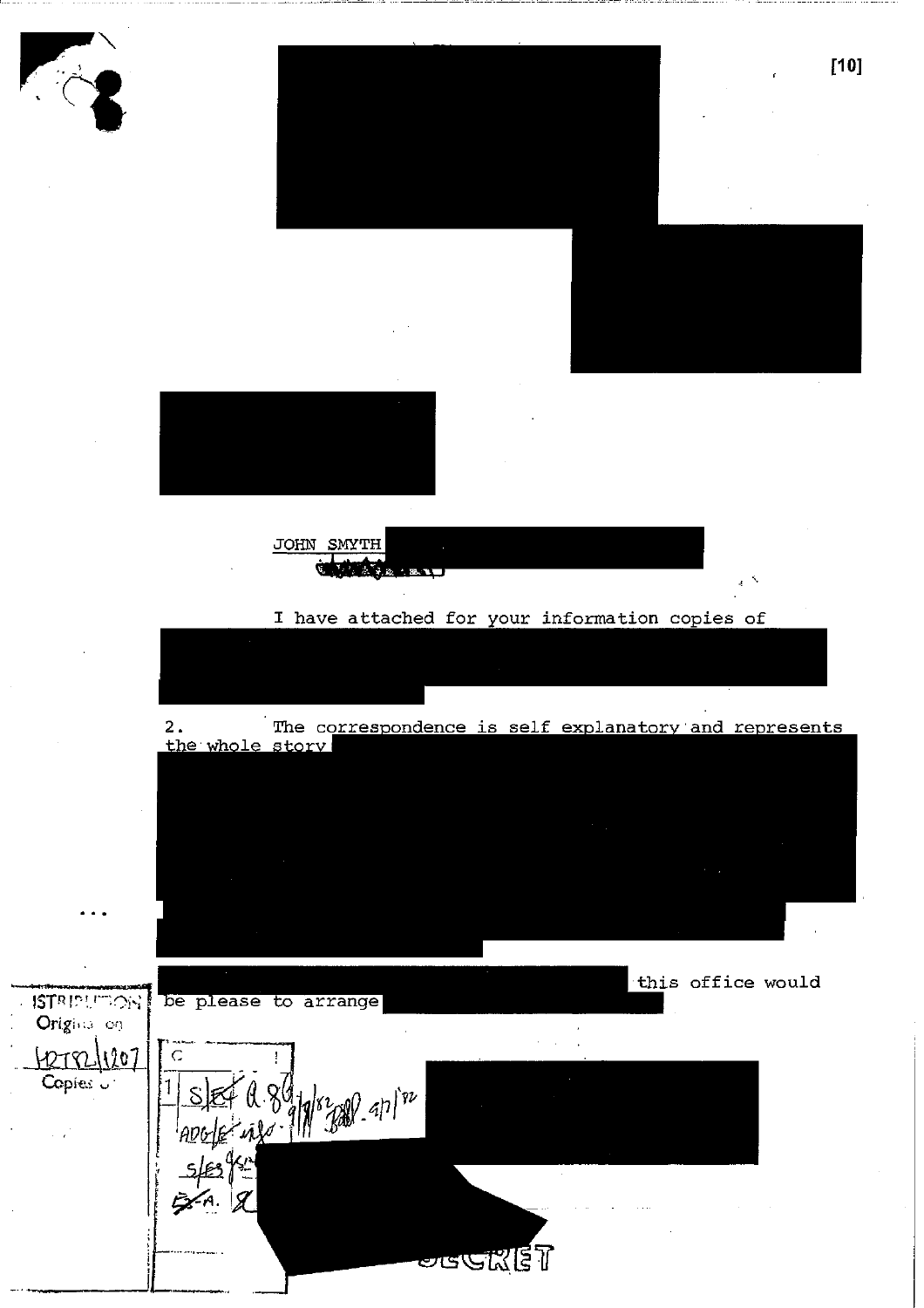COMFIDEREIRL

# **CONFIDENTIATO**







 $\mathbf{I}$ .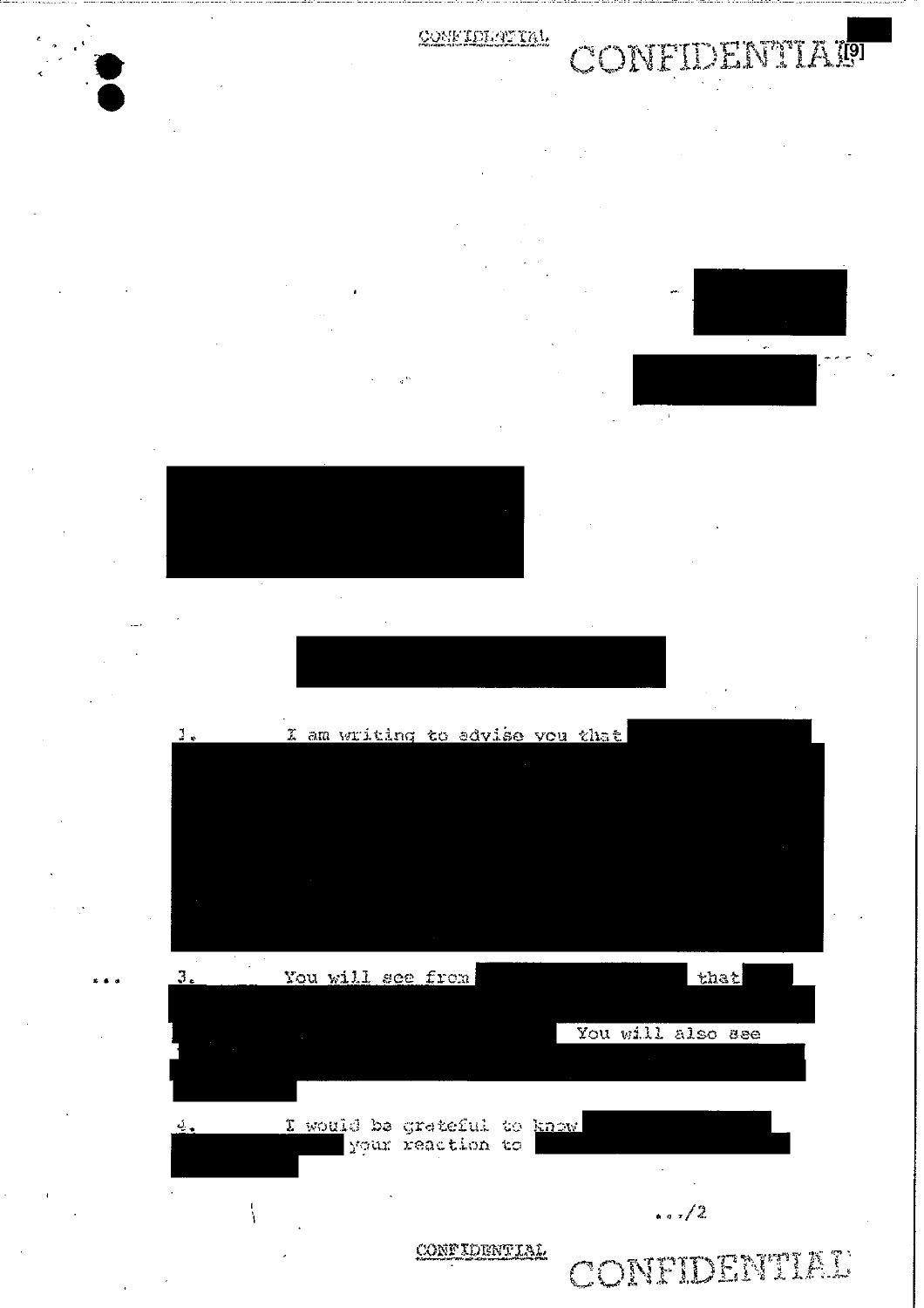COOFIDENTIAL

# CONFIDENTIALS

 $2 -$ 

| His full details are: |                                                     |
|-----------------------|-----------------------------------------------------|
| Name:                 | SMYTH. John Andrew                                  |
| DFOB:                 | II June 1945, Northorn Ireland                      |
| Passport:             | ₽₩<br>$X = 216004$                                  |
| Firms                 | SMYTH MCKENDRICK LTD<br>Jakes Way<br>MALDON.<br>NSW |
|                       |                                                     |

CONFIDENTIAL CONFIDENTIAL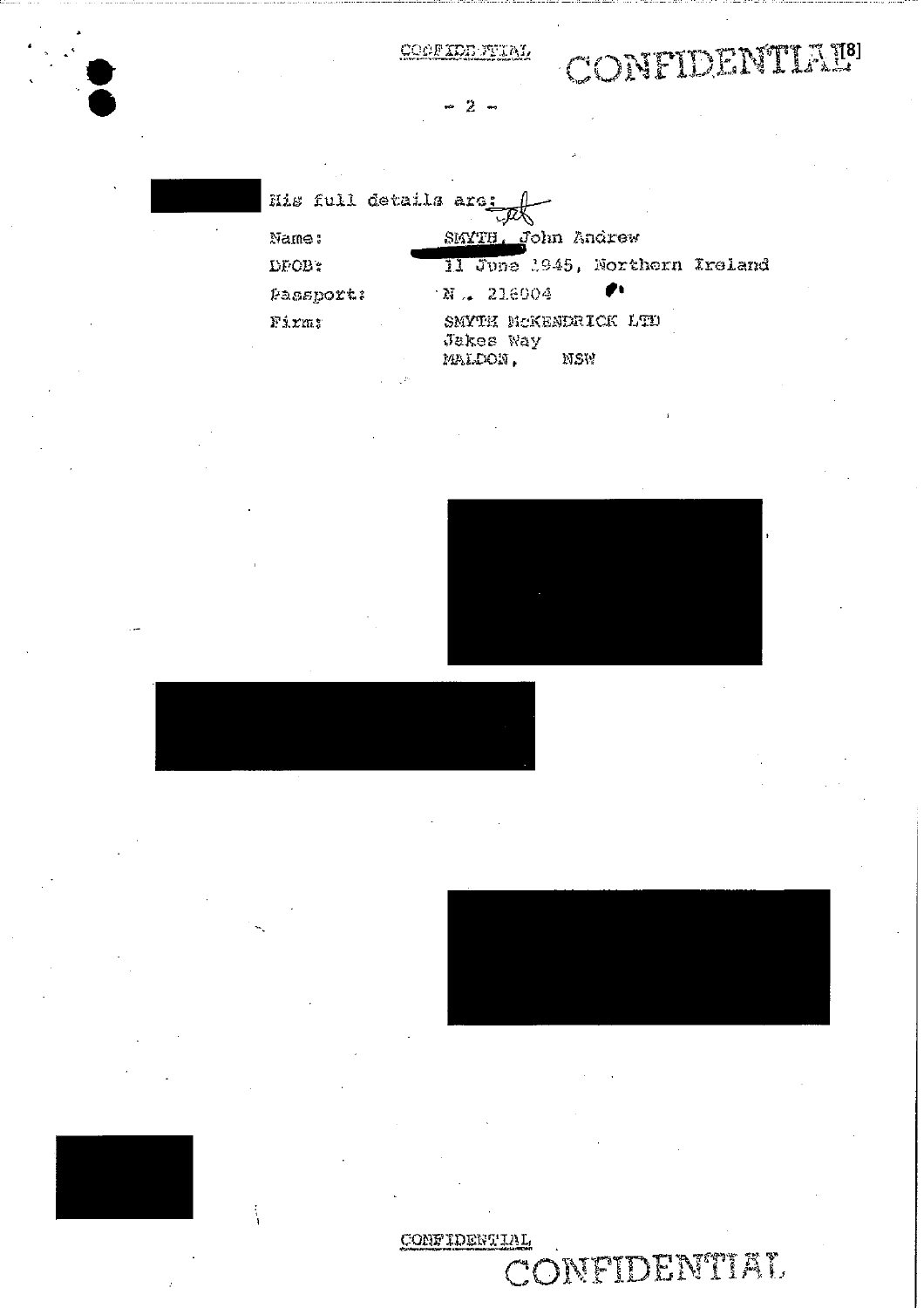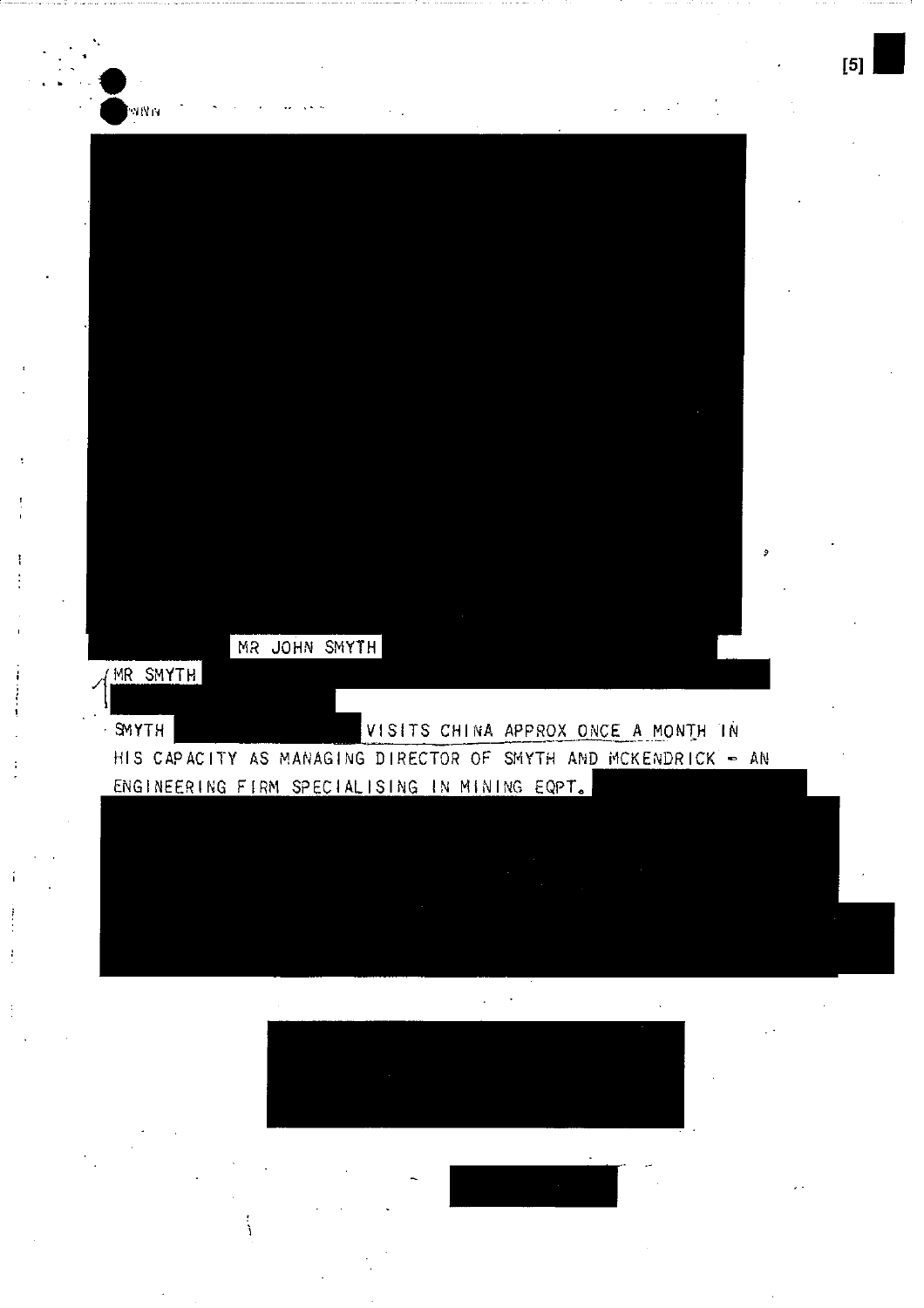$[4]$ 

l,

 $\mathbf{A}$ 

|                | SMITHS PASSPORT. DETAILS AREIT |  |  |
|----------------|--------------------------------|--|--|
| NUMBER         | N216004                        |  |  |
| <b>NAME</b>    | JOHN ANDREW SMYTH              |  |  |
| $\mathbb{R}^n$ | 11 JUNE 1945                   |  |  |
| POB            | NORTHERN IRELAND               |  |  |

 $\sim$   $\sim$ والمناسبة ž,

 $\lambda$  AAM A  $\lambda$ 

تعادل ومعدورة

 $\frac{1}{2}$  ,  $\frac{1}{2}$  $\sim$   $\sim$ 

 $\frac{1}{2}$ 

**y**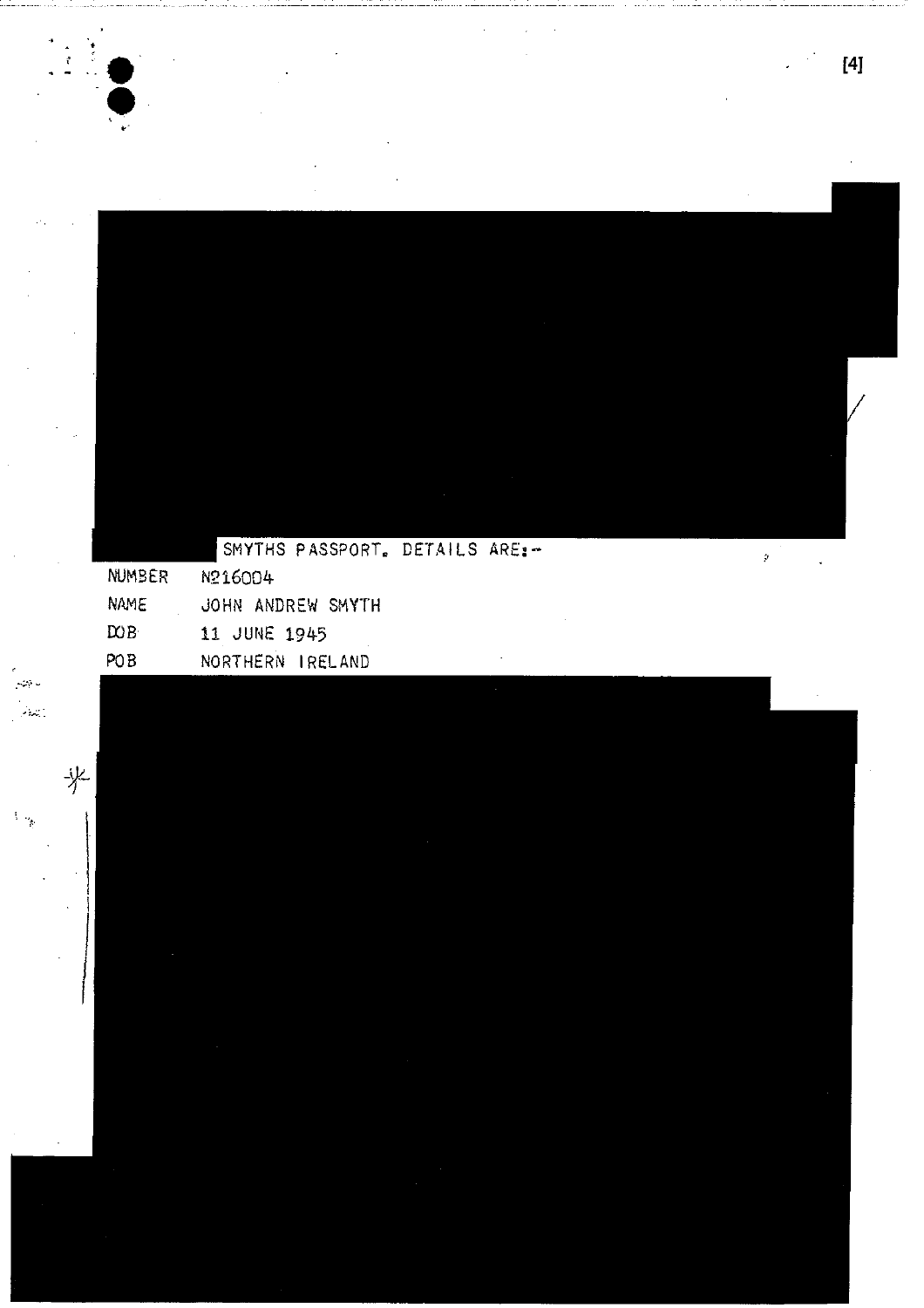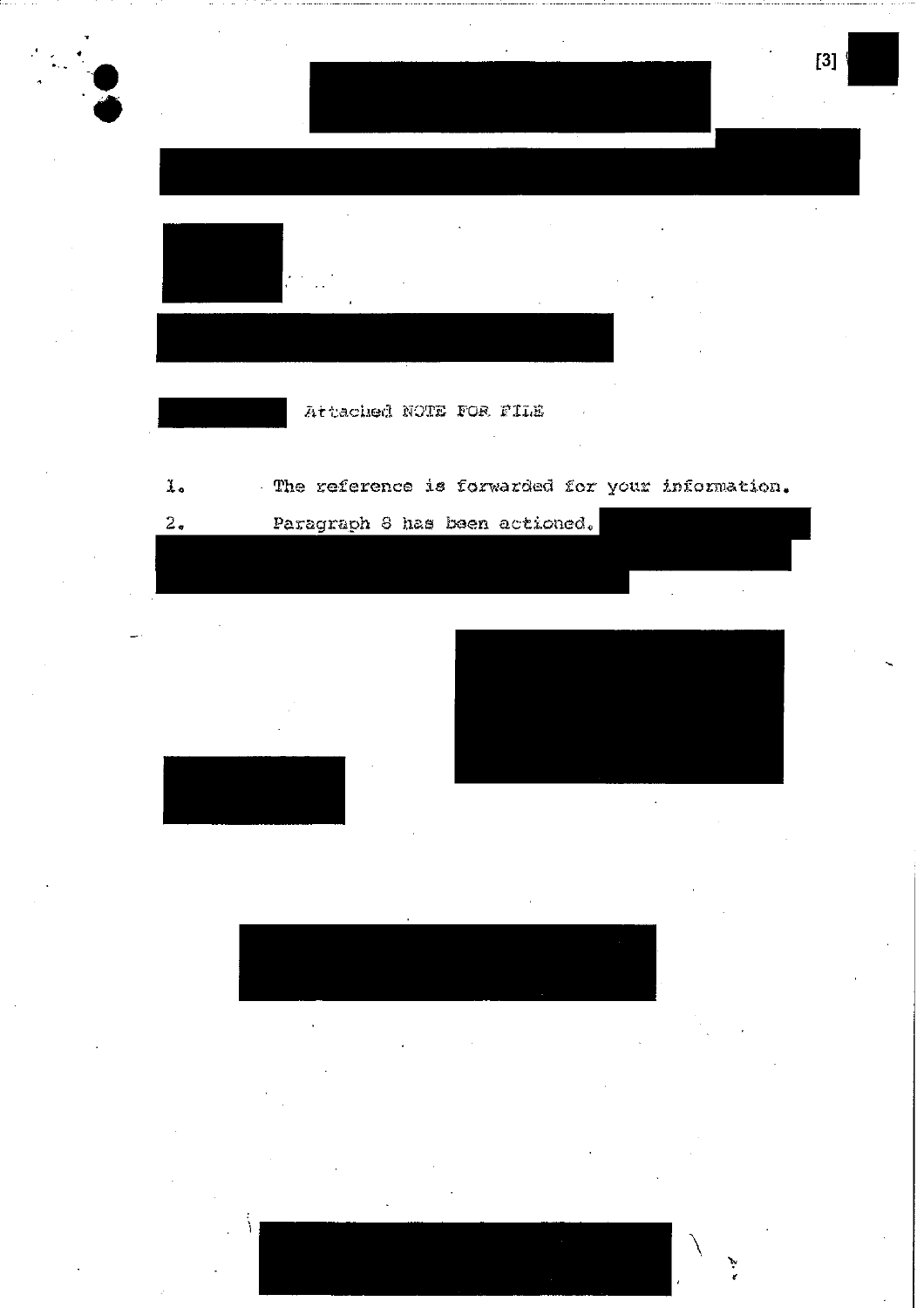John SMYTH

NOTE FOR FILE

I was asked to contact

 $[2]$ 

SMYTH is probably a member of the firm SMYTH<br>McKENDRICK LTD, Jakes Way, Maldon NSW<br>Phone 771523  $\alpha$ .  $\frac{1}{\sqrt{2}}$ 

 $.72$